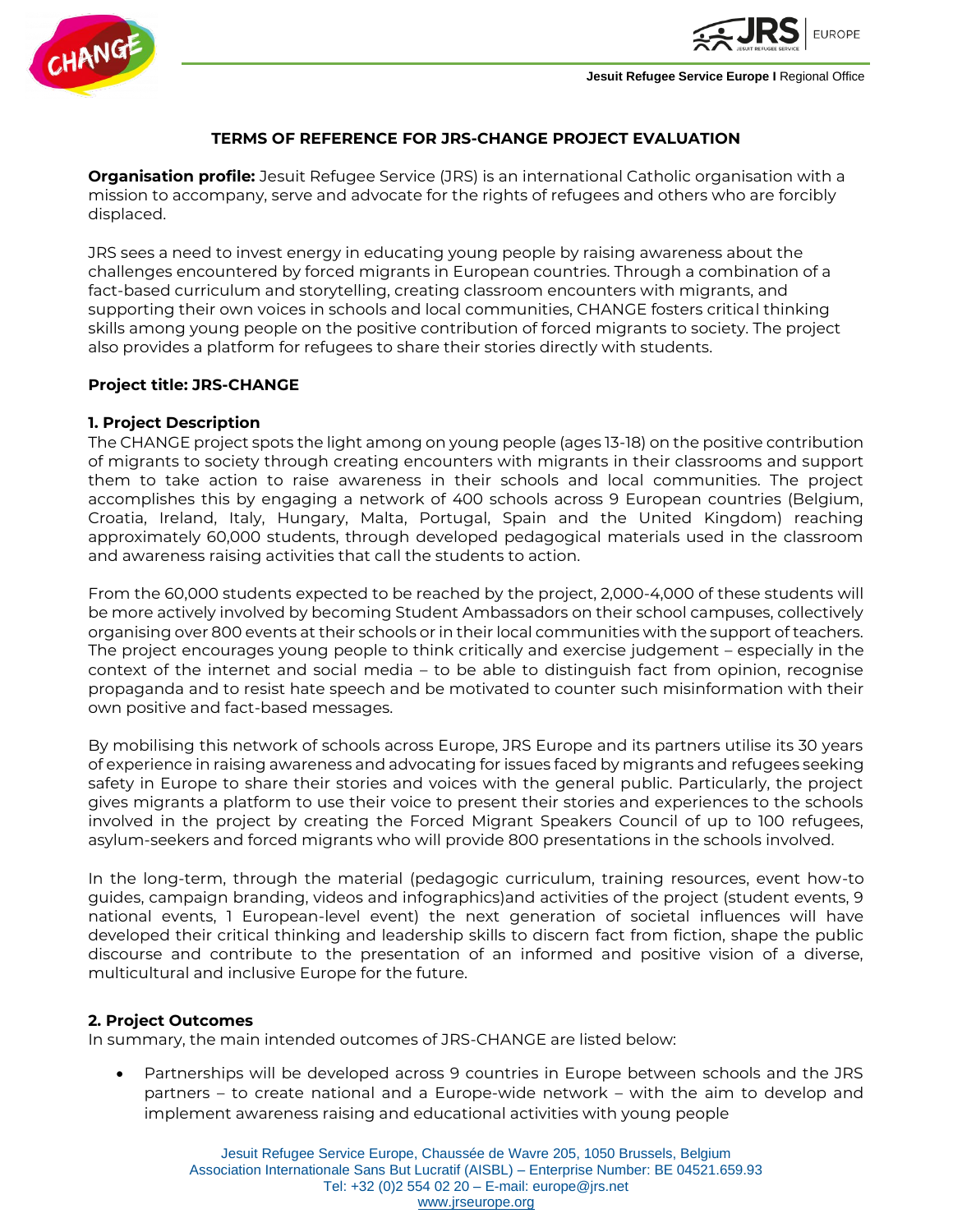- Real facts about migration and integration will be communicated to young people and disseminated throughout society through social media and events in schools and local communities
- The awareness raising projects aimed at young people will change societal attitudes about the positive contribution of migrants to our societies.
- Stereotypes, negative rhetoric and/or hate-speech against third-country nationals will be combated by young people through micro-campaigns,
- Third-country nationals (focus here on refugees, asylum-seekers and forced migrants because of JRS's mandate to serve these populations) will be given a voice in the public debate on migration and integration through their involvement in the awareness raising presentations in schools and their involvement with micro-campaigns or advocacy activities with students.

# **3. Project Outcomes**

# **A. Management and Coordination of the Action**

A.1. Kick-off meeting via Skype with project coordinators and financial officer from each co-applicant national partner on financial management and tools of the project presented during Kick-off Meeting in Brussels by the Commission.

A.2. Methodology Advisory Committee (2 days) with 1 Pedagogical Expert and 1 Communications Expert to analyse existing JRS pedagogic materials and to develop new awareness raising materials including for social media targeted towards different audiences (students, teachers, school community) in all the countries involved.

A.3. Consultation exchange with European Stakeholder Taskforce (a focus group made up of practitioners, forced migrants, teachers, students) from all the countries involved to provide advice to the two experts as they develop the material.

A.4. 1st Steering Committee Meeting (SCM) (2 days) in Brussels with all co-applicants & members of the Methodology Advisory Committee to approve methodology (guidelines, materials, organization, curriculum etc.), timelines and provide training on project management.

A.5. 2nd Methodology Advisory Committee (1 day) to coordinate and monitor development of the coapplicants' progress in implementation steps, such as developing the network and adapting/translating the materials to national context.

A.6. 2nd Steering Committee Meeting (2 days) in Brussels with all the co-applicants to review the creation of national networks and the success of the pedagogical and raising awareness material being used.

A.7. 3rd Methodology Advisory Committee (1 day) in Brussels to monitor the implementation and adapt materials and strategies according to the needs.

A.8. 3rd Steering Committee meeting (2 days) in Brussels with all co-applicants to monitor the implementation of year 1 phase of awareness raising activities in schools and exchange best practices of implementation among the countries involved.

A.9. 4th Steering Committee meeting (2 days) in Brussels with all co-applicants to evaluate year 1 of implementation and the success/challenges of the dissemination strategy to share project results.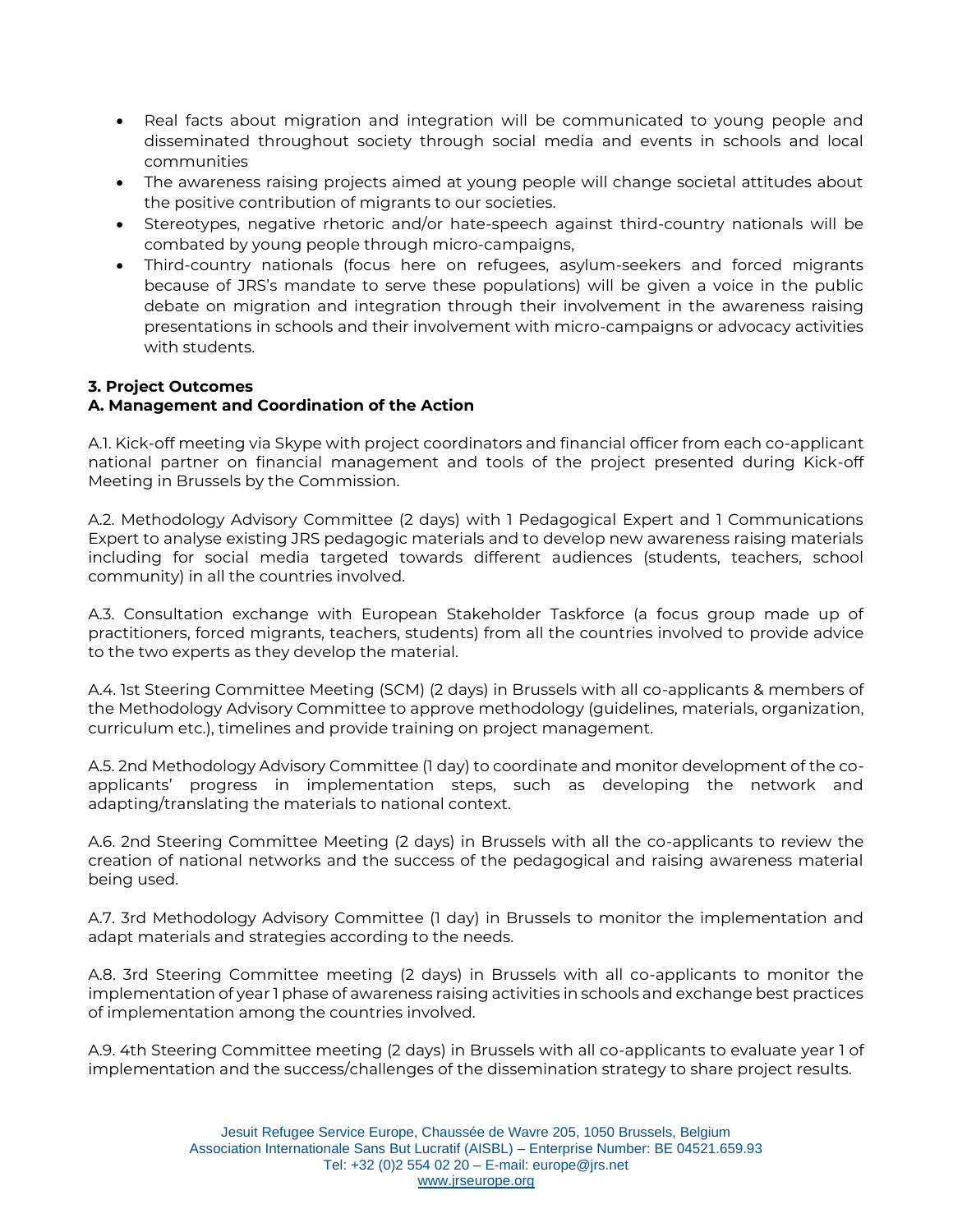A.10. 4th Methodology Advisory Committee (1 day) in Brussels to coordinate strategies and monitor year 2 of implementation.

A.11. Final Steering Committee Meeting (2 days) in Brussels to evaluate the full project implementation and results, while preparing for external evaluation and planning post-project activities.

A.12. External evaluation undertaken by external evaluator in collaboration with the applicant and coapplicant.

A.13. Writing interim and final technical reports containing narrative and financial information based on the information and work provided by the co-applicants and applicants.

#### **B. Developing Pedagogical Material & Communications Material for Students**

B.1. Provide pedagogical materials to educate young people up to the age of 19 to:

a) Provide clear and comprehensive information on the asylum seekers, refugee and forced migrants' issue.

b) Critical thinking skills to debate different viewpoints about migration as well as overtly negative coverage and/or hate speech present in the media, in social media and among their peer groups.

B.2. Provide awareness raising material and communication tools for social media to mobilize students to spread positive messages about forced migrants in their societies through microcampaigns and ongoing dissemination of the project information.

#### **C. Creating and Mobilizing a Network of Schools in 9 Countries**

C.1. Develop a large network of schools, teachers and students to engage in the CHANGE project.

C.2. Involve at least 400 schools across Europe (BE 20, ES 110, HR 30, HU 20, IE 25, IT 100, MT 30, PT 50, UK 20).

#### **D. Implementing the Activities with Schools and Student Ambassadors**

D.1. Provide training to teachers and students to learn more about the topic and how to use the developed materials and curriculum modules.

D.2. Bring young people directly into contact with refugees and forced migrants by establishing a Forced Migrants' Speakers Council in each country that visit and present their stories and testimonies in the schools.

D.3. Empower student to educate others, such as their peers, families or local communities. Through developing leadership skills among young people to implement events in their schools or local communities related to the project.

D.4. Provide events at national and European level at the end of the project to recognize the hard work of the students who were engaged in the project and to bring together the network of schools.

#### **4. Purpose of the Evaluation**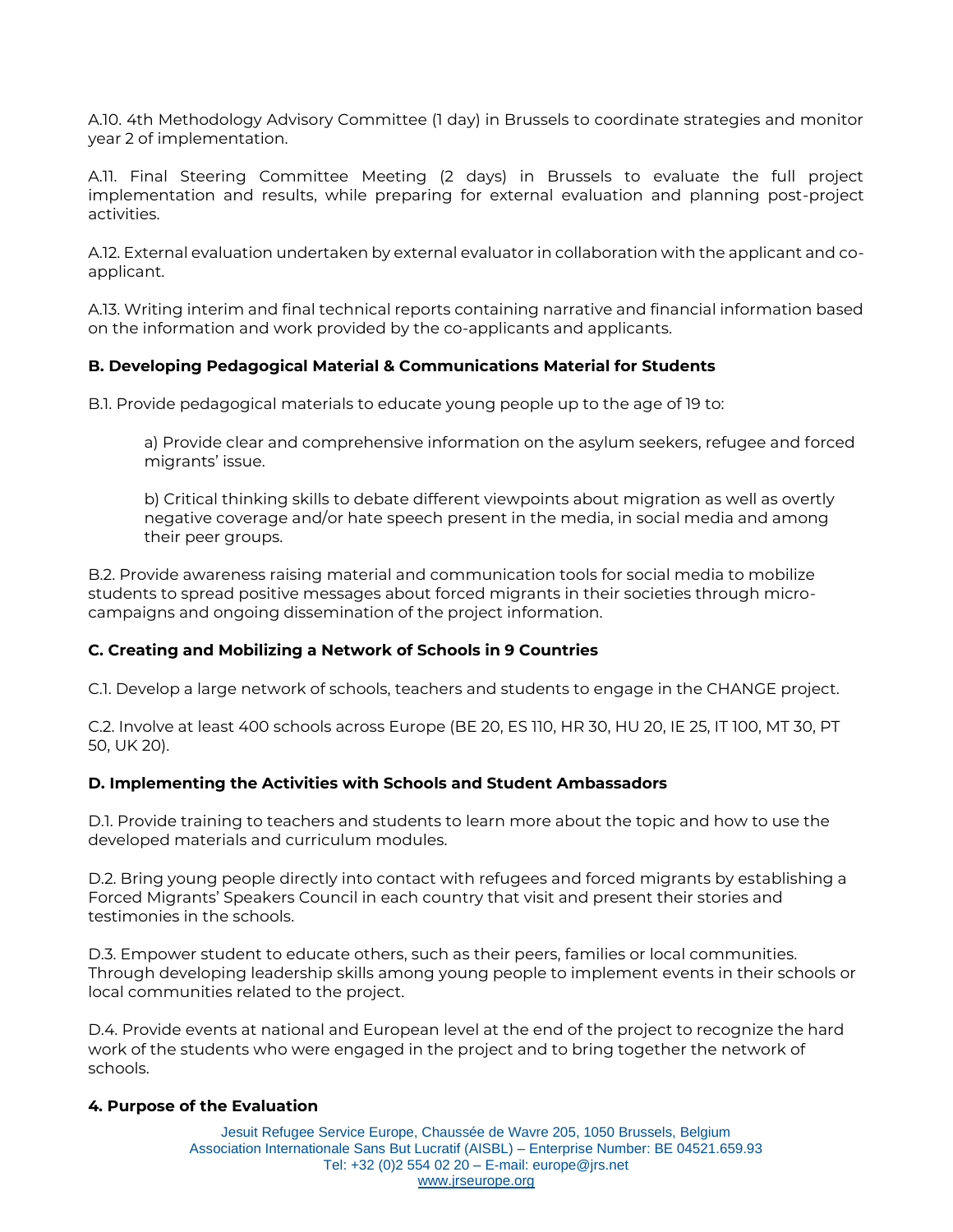**The Evaluation is intended to assess the relevance, performance, management arrangements, timeliness and efficiency and ultimate positive or negative outcomes of the project.** It looks at signs of potential impact of project results, including the contribution to future project development.

The Evaluation also identifies/documents lessons learned and makes recommendations that project partners and stakeholders might use to improve the design and implementation of other related projects and programs.

# **5. Scope of the Evaluation**

The evaluation is expected to cover the full life cycle of the project from its planning and initial implementation to its conclusion at the final conference. The following project phases can act as guidelines:

- Management and Coordination of the Project
- Developing Pedagogical Material & Communications Material for Students
- Creating and Mobilizing a Network of Schools in 9 Countries
- Implementing the Activities with Schools and Student Ambassadors

This evaluator has the following principal tasks during his/her evaluation:

- Assess the project design in terms of its relevance to the overall development situation at the national level as well as European level.
- Assess the project's impact to raise awareness.
- Assess relevance and effectiveness of the project's strategy and approaches for the achievement of the project objectives.
- Assess performance of the project in terms of effectiveness, efficiency, and timeliness of producing the expected outputs.
- Assess the quality and timeliness of inputs, the reporting and monitoring system and extent to which these have been effective.
- Assess relevance of the project's management arrangements; identify advantages, bottlenecks and lessons learnt with regard to the management arrangements.
- Analyse underlying factors beyond JRS's control that affected the achievement of the project results.
- Provide recommendations to key project stakeholders for follow-up activities.

# **6. Deliverables**

The output of the evaluation will be the **External Evaluation Report** in English. The length of the report should not exceed 30 pages in total (excluding any annexes).

The Report should:

- Contain an executive summary (mandatory)
- Be analytical in nature (both quantitative and qualitative)
- Be structured around issues and related findings/lessons learnt
- Include conclusions
- Include recommendations

# **7. Timing and Duration**

The total duration of the evaluation will be **15-20 working days** within the period of **01.06.22 to 31.08.22** according to the following plan:

Preparation (5 working days):